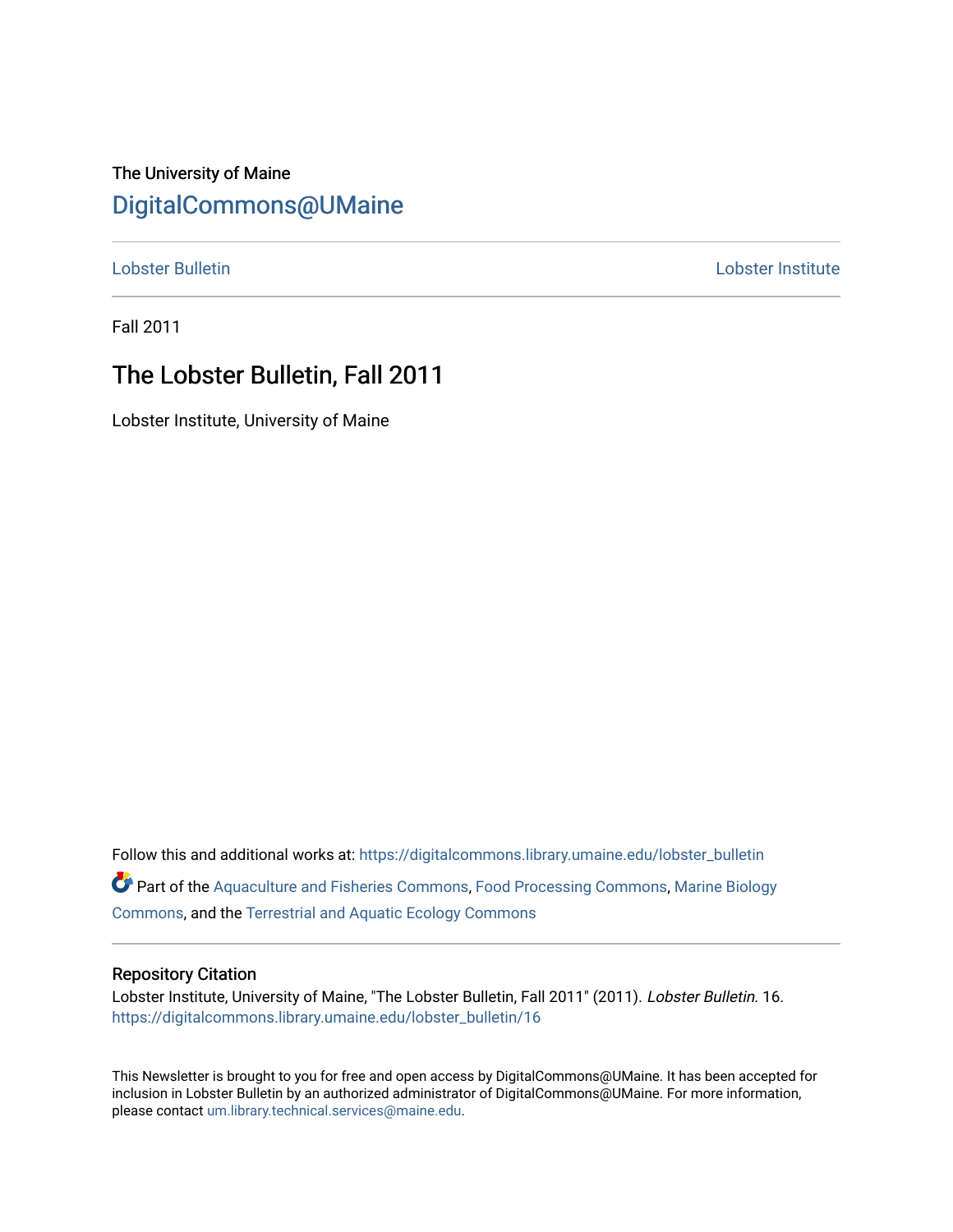

# **Fall 2011**

*"News, research updates, and information on lobsters and the lobster industry."*

#### **Published by the Lobster Institute**

**"Protecting and conserving the lobster resource, and enhancing lobstering as an industry…and a way of life."**

## **Lobster Institute to Present Two Workshops at the Massachusetts Lobstermen's Association Weekend**

 The Massachusetts Lobstermen's Association Annual Weekend and Trade Show is scheduled for January 20 – 22, 2012 at the Cape Cod Resort & Conference Center in Hyannis, Massachusetts. The Lobster Institute has been invited to host two separate workshops during the weekend. The first will feature a discussion on providing additional habitat for lobsters during their vulnerable early stages of life. Artificial reefs and the Habitat Mooring System will be discussed. Dr. Bob Bayer and one of his graduate students from the University of Maine, Christopher Roy will be presenting.

 In addition, a workshop on bait availability and use will be offered. Results of a study by Madelyn Hardin, a student in Economics and Marine Science, that were first revealed at the Lobster Institute's 2011 Canadian/U.S. Lobstermen's Town Meeting, will be reviewed. In addition research on the safety of imported baits will be covered.

 In addition to a variety of other workshops, the Massachusetts Lobstermen's Association Annual Weekend includes an extensive trade show, as well as an assortment of entertainment, a grand auction, and fine dining.

 For more information and registration materials, visit http://www.lobstermen.com/annual-weekend-2011 or call 781-545-6984.

## **Coming in 2012 The Lobster Institute's 25th Anniversary**

Next year will mark the  $25<sup>th</sup>$  anniversary of the founding of the Lobster Institute. The Institute is planning a year-long celebration with a variety of events and activities throughout the year. Watch for a listing in the next Lobster Bulletin coming in February.

## **Number of Right Whales Up in Bay of Fundy**

[*Article by John Chilibeck and Chris Morris in the Sept. 26, 2011 edition of the Telegraph-Journal – Brunswick News, Inc. Reprinted with permission.*]

 On the odd day when the curtain of fog has lifted on the Bay of Fundy over the last two months [August-September], whale researchers have been thrilled with what they've seen.

 The North Atlantic right whale has had a comeback after a dismal showing last season. "Last year was terrible - we counted only 55 whales the whole season," said veteran researcher Moira Brown late last week. "And when we were out last Sunday and Monday, the weather was good for two days, which is a miracle this year, and we saw more than 55 whales in those 2 days."

 All told, her researchers, based out of Lubec, Maine, have counted more than 140 whales in the bay since they began looking on Aug. 1, including 11 mother-calf pairs.

 "That's a great number. To be able to count that many individuals in a two-month whale season and know that the mothers are still alive and the calves have made it, all the way from Florida to the Bay of Fundy, that's a good field season for us." **--cont. on page 3**

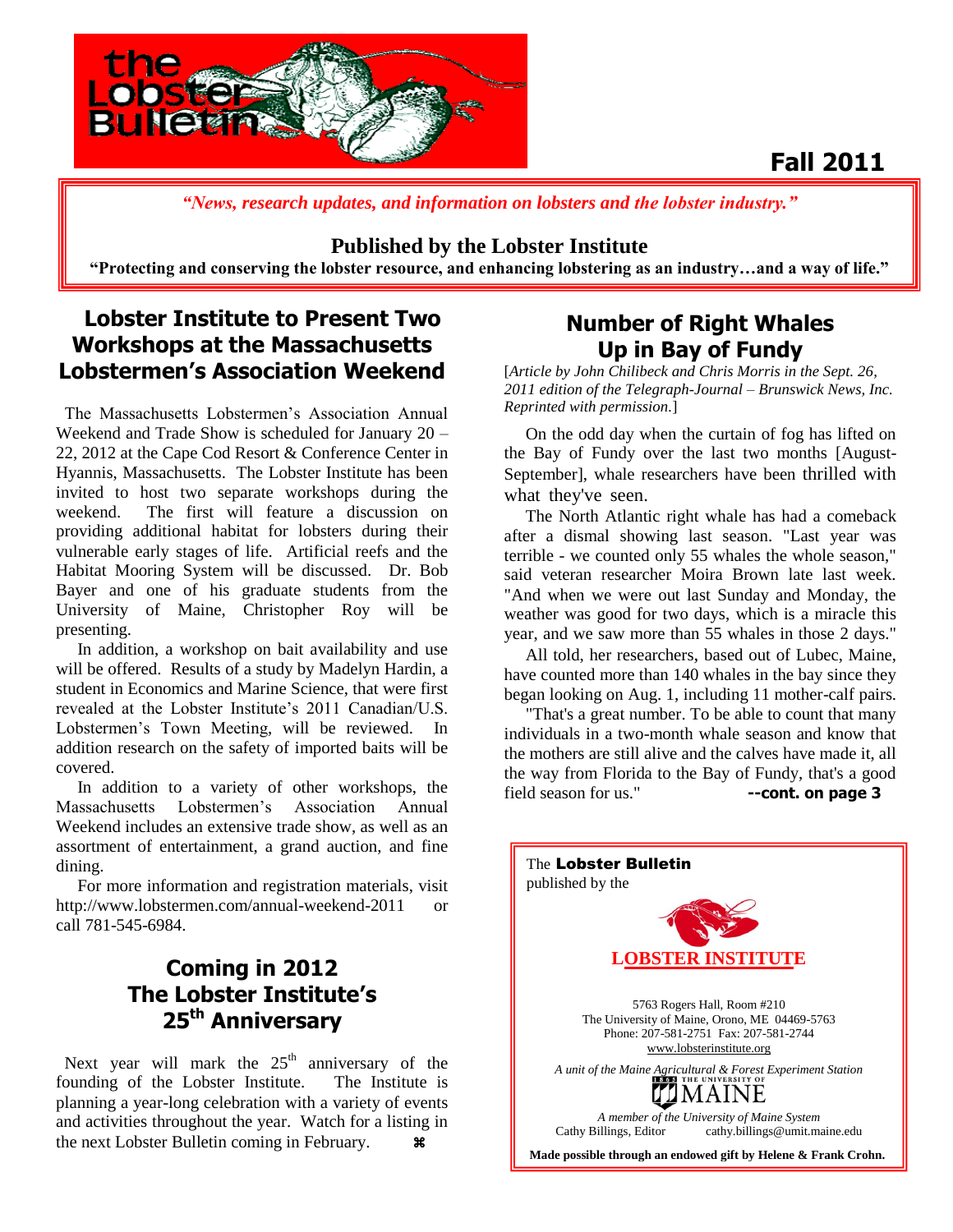# **HOLD THE DATE**





**CANADIAN/U.S LOBSTERMEN'S TOWN MEETING**

### *Hosted by the*



**This year's focus is:** 

*The Lobster Fishery: Co-Existing with the Marine Environment*

#### **Topics to include:**

Marine Debris Derelict Traps Bait Whale Updates Aquaculture & the Lobster Fishery & more.

#### *also*

A special comparative look at entering and exiting the fishery in U.S. & Canadian states/districts.

**Friday – March 23, 9:00 - 4:00 & Saturday – March 24, 8:30 - 11:30 Only \$25 – including lunch.**

**Wyndham Hotel Portland, Maine – Across for Maine Mall**

**Continue the day's conversation at a Seafood Reception – Friday Evening 5:00 - 7:00 p.m.**

Call the Lobster Institute at 207-581-1443 to get your name on the invitation list. More details and a registration form will be posted on the Lobster Institute's Web site in January – www.lobsterinstitute.org

**Used Wellcraft is a Great ―Starter‖ Boat. Makes a Perfect Holiday Gift**

# **1984 Wellcraft Cabin Cruiser**

**25' Fiberglass — Outboard 235HP 1984 Evinrude 6 cylinder – overhauled in 2000 but needs some work.**

# **Price: \$5,000**

**Valued at \$6,700 in 2008 survey (available on request) Survey found the boat in good condition. Proceeds benefit the Lobster Institute.**

**Boat can be viewed at Billings Marine in Stonington, ME 207-367-2328 Call the Lobster Institute at 207-581-1443 for a copy of the appraisal and to make an offer.**

## **A Full House for the Lobster Institute's Holiday Lobster & Wine Feast**

 The Lobster Institute and the University of Maine Foundation hosted the annual Holiday Lobster & Wine Feast on December 1, 2011. The McIntyre Room at Buchanan Alumni House on the University of Maine campus was filled to capacity, with over 100 in attendance. The premier sponsor of the event was Riverdale Mills, thanks to Jim and Betty Knott. The gala dinner featured the succulent dishes of the three finalists of the Maine Lobster Promotion Council's Maine Lobster Chef of the Year competition – including Maine Lobster Chef of the Year Tommy Reagan's *Slow Poached Maine Lobster Nipponese.* This dish consists of a lobster tail poached in lemon butter sauce served atop a black and white sesame seed coated rice cake with an orange miso coleslaw garnish.

 It was an elegant, entertaining, and educational evening, highlighted by interviews with Chef Reagan,

**-- cont. on page 4**



As a Non-profit, the Lobster Institute relies on industry and private support to continue its work for and with the lobster fishery. Please consider donating as a Friend of the Lobster Institute today. Call 207-581-2751 or visit www.lobsterinstitute.org

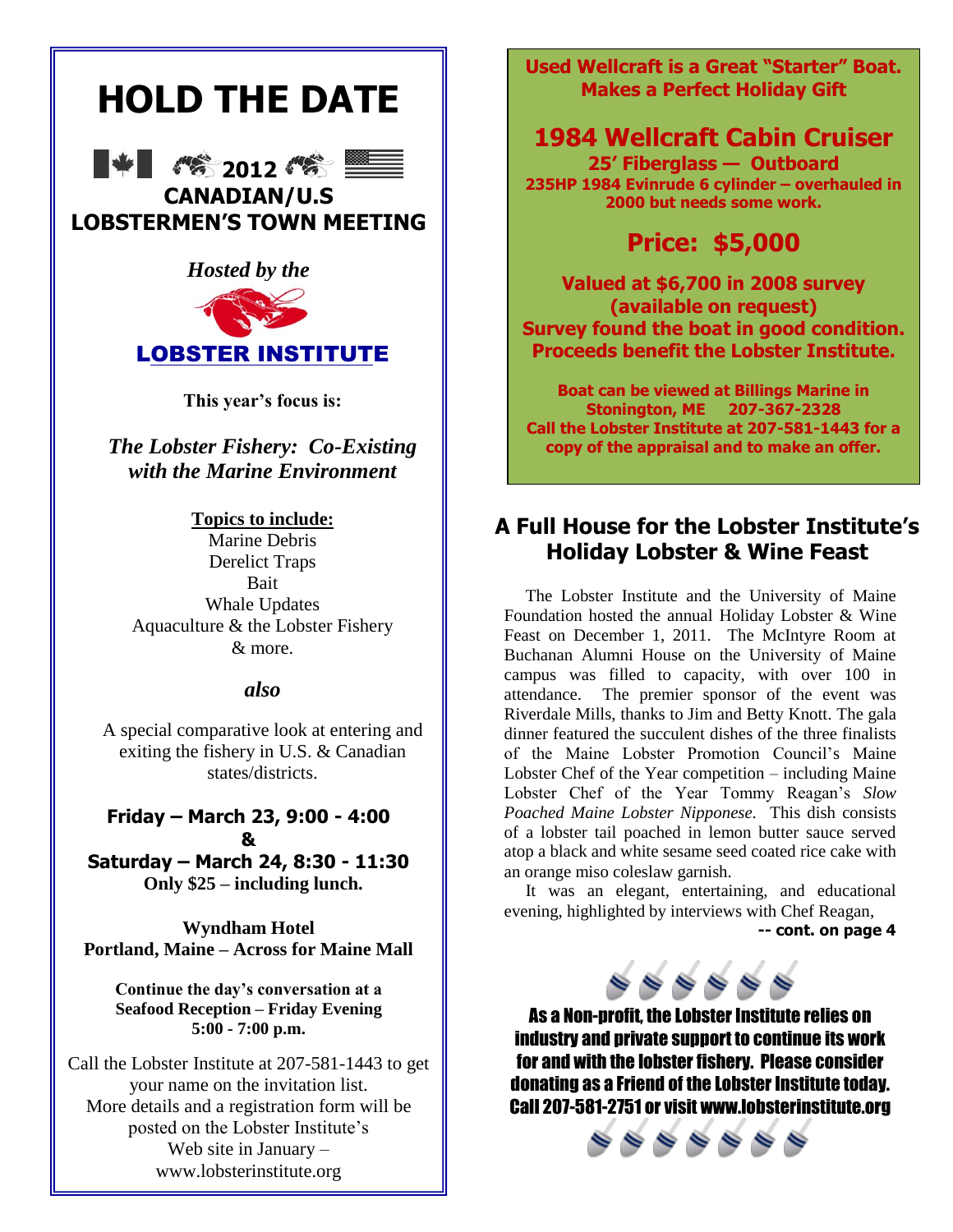



*Readers may contact the Lobster Institute for more detailed information on any of these projects.*

- **Squid Outweighs Lobster in Rhode Island Fishery–**According to an October 25, 2001 Associated Press article, Rhode Island fishermen are catching more squid than lobster. They cite research commissioned by the Commercial Fisheries Research Foundation, which reported that northern shortfin squid is the largest catch by weight in Rhode Island, tipping the scales at more than 12.4 million pounds in 2010. When considering price, however, lobster comes out on top. The 2010 catch came in at 2.9 million pounds, yet had a value of \$12.4 million—compared to squid at just \$5.2 million. The article also noted the state's fishing fleet is shrinking. Rhode Island licensed 1,298 commercial fishing vessels this year, down from 1,488 in 2005
- **Right Whales in the Bay of Fundy–** It's by no means a record in the 32 years scientists have been counting the whales, which swim up every season from their southern calving grounds, but it is part of a positive trend. A little over a decade ago, Brown was depressed to report that the right whale population was decreasing by 2.5 per cent a year, with females giving birth to only 11 calves on average between December and March off of Florida.

 The last decade has seen a turnaround, with an average of 22 calves born each year. This year wasn't far off the mark with 21 calves born - only one has died so far that researchers know of and they don't expect to see or count every one of them in the bay this season. The population of the rarest of all large whale species is now on the rebound, going up by two per cent a year.

 Considering that right whales were nearly driven to extinction at the dawn of the 20th century - they were a favorite target because they were slow and so full of blubber that they floated to the surface after they were harpooned - scientists such as Brown are fairly optimistic. From only perhaps a dozen a century ago, the animals are now believed to number between 400 and 500.

 The whales have more protection from ship strikes than they've ever had. In 2003, Brown and her colleagues at the New England Aquarium in

Boston successfully convinced the International Maritime Organization to change shipping lanes, the first time they were ever amended to avoid an endangered marine species. .

 Brown said thanks to funding partners such as Irving Oil and the Island Foundation in Marion, Mass., research and education efforts are having an impact.

 However, the whales are still getting tangled in fishing gear. About three-quarters of the whales show evidence of scarring, which isn't always a problem, but can be deadly if the ropes entangle a fin or mouth. When infections take hold, the creatures can have difficulty swimming or eating.

 "We've seen some whales this year with some pretty severe scarring with encounters with fishing gear, and again, that happens throughout their range. And it's such a difficult problem. We've been trying to deal with this problem since 1996, and that's a fairly long time now, and there's no silver bullet answer. And so we continue to struggle with that one."

 Brown said last year's anomaly of fewer whales spotted could be explained by oceanographers. In 2010, fresher water came from the Arctic on the Labrador current and warmer water came in from the Gulf stream. The mix in the Gulf of Maine disrupted the normal plankton distribution, and the whales sought their favorite food elsewhere.

 If the whales keep procreating at the current rate, Brown said the population could double in 35-odd years.

 "I don't think we'll see 1,000 right whales while I'm alive, but the next generation should, if we keep going this way," she said. "I wouldn't have been able to say that five years ago. So the population is inching up and as long as the whales do their part and keep having babies, and the conservation efforts work and in the next few years we figure out how to stop entanglements in fishing gear, humans are doing a pretty good job to change the outcome for an endangered species."

. **Scientists**: If you would like to see your research highlighted in the *Lobster Bulletin*, please contact the editor, Cathy Billings at cathy.billings@umit.maine.edu